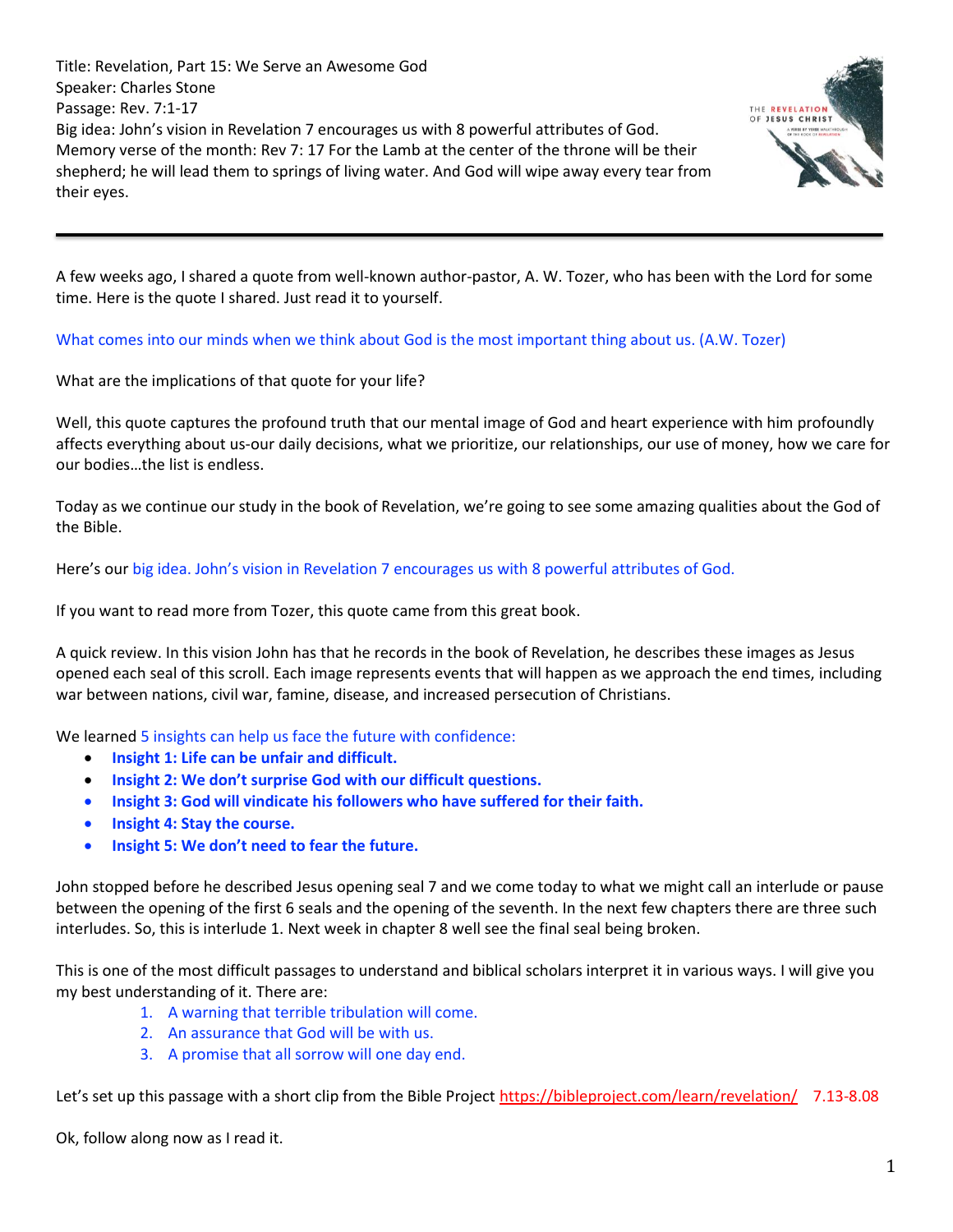Rev. 7:1 After this I saw four angels standing at the four corners of the earth, holding back the four winds of the earth to prevent any wind from blowing on the land or on the sea or on any tree. <sup>2</sup> Then I saw another angel coming up from the east, having the seal of the living God. He called out in a loud voice to the four angels who had been given power to harm the land and the sea: <sup>3</sup> "Do not harm the land or the sea or the trees until we put a seal on the foreheads of the servants of our God." <sup>4</sup> Then I heard the number of those who were sealed: 144,000 from all the tribes of Israel.

He then list 12 tribes of Israel with each having 12,000.

<sup>9</sup> After this I looked and there before me was a great multitude that no one could count, from every nation, tribe, people and language, standing before the throne and in front of the Lamb. They were wearing white robes and were holding palm branches in their hands. <sup>10</sup> And they cried out in a loud voice: "Salvation belongs to our God, who sits on the throne, and to the Lamb."

<sup>11</sup> All the angels were standing around the throne and around the elders and the four living creatures. They fell down on their faces before the throne and worshiped God, <sup>12</sup> saying: "Amen! Praise and glory and wisdom and thanks and honor and power and strength be to our God for ever and ever. Amen!" 13 Then one of the elders asked me, "These in white robes—who are they, and where did they come from?" <sup>14</sup> I answered, "Sir, you know." And he said, "These are they who have come out of the great tribulation; they have washed their robes and made them white in the blood of the Lamb. <sup>15</sup> Therefore, "they are before the throne of God and serve him day and night in his temple; and he who sits on the throne will spread his tent over them.

<sup>16</sup> Never again will they hunger;

never again will they thirst.

- The sun will not beat upon them,
	- nor any scorching heat.

<sup>17</sup> For the Lamb at the center of the throne will be their shepherd; he will lead them to springs of living water. And God will wipe away every tear from their eyes."

You probably have some questions about some of these statements.

- What's the seal?
- What's the meaning of the 144,000?
- What's the great tribulation?

## **Rev. 7:1 After this I saw four angels standing at the four corners of the earth, holding back the four winds of the earth to prevent any wind from blowing on the land or on the sea or on any tree.**

Jewish people believed that God had delegated his authority over various features of nature (including winds) to angels under his command. And in their ancient view winds had both a positive and negative effect. They knew about the hot winds that would blow off the desert in Palestine called sirocco winds. They would come from the Sahara and reach hurricane speeds in N. Africa and Southern Europe.

Wind was a frequent metaphor for divine punishment. Apparently these angels had the God delegated power for causing destruction in the judgment days and also the power to delay it.

Ancient people believed that the winds which came from due north, south, east and west were all favourable winds, but that those which blew diagonally across the earth were harmful. That is why the angels are described at the corners of the earth.

Another angel shows up with a seal and tells the other angels to not do anything until a seal is put on the foreheads of 144,000 people. What is that?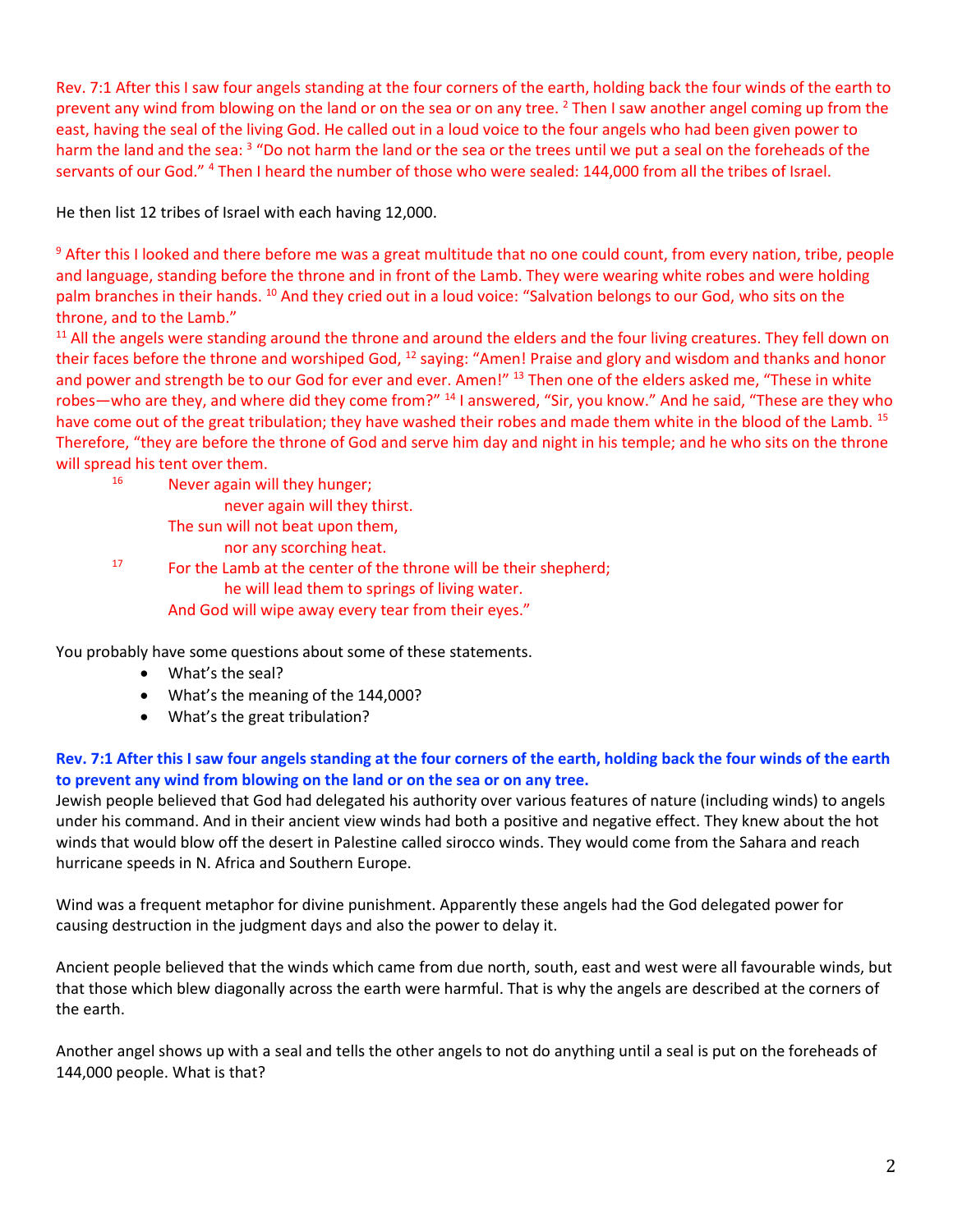

First, what is this seal? It's not this kind of seal but what this kind of *seal* implies.

A seal in antiquity was created when the person, often a person of wealth or prominence like a king, would melt wax on a document and press their signet ring or hand seal into the wax. This seal implied these things.

1. An official who wished to delegate his authority for a task to somebody else would allow that subordinate to use his signet ring.

2. Secondly, important documents were sealed to authenticate their contents and prevent tampering. Last week we looked at the seven seals on the scroll that Jesus is reading.

3. Third, this seal would spiritual protection during the last days from the judgements and woes that were to come.

4. Fourth, it meant ownership or possession. This reaches back into the OT.

In Exod. 28 the bible tells us that twelve stones were placed on the high priest's breastplate and the names of the 12 tribes would be inscribed on them. The 12 tribes were descendants of the Biblical patriarch Jacob, also known as Israel, and collectively they formed the Hebrew nation. But by the first century these 12 tribes no longer existed as separate entities.

On these stones were engraved the names of the twelve tribes, and these stones were described in the OT like "the engravings of a seal" (28:21). The names of each of the twelve tribes showed who was a member of the Israelite covenant community $1$ 

What is the meaning for us? This seal in Revelation is not some physical marking on a human forehead, but is spiritually symbolic of what a physical seal represents…authenticity, authority, ownership (protection) and the privileges that go with such a seal. The Scripture tells us that God spiritually seals his followers as his by giving us his Holy Spirit.

God's seal of the spirit authenticates us as a true follower, and it includes all the blessings and privileges of being a Christian. It is His promise of protection from spiritual harm, not physical harm.

## *2 Corinthians 1:22 [He has] set his seal of ownership on us and put his Spirit in our hearts as a deposit, guaranteeing what is to come.*

So the seal is the Holy Spirit given to us at our spiritual birth. In this verse the Holy Spirit is the way God affirms we are hi and guarantees that we will one day fully experience eternal life with him.

This seal is something others can see on our bodies. It's not a physical marking so what's evidence of it.

## *Eph. 4:30 And do not grieve the Holy Spirit of God, with whom you were sealed for the day of redemption.*

We grieve the Holy Spirit when we disobey the Lord, don't act like who we are. So, the evidence of being sealed by the spirit, being a true Christian, is seen through consistent character and conduct, a consistent attitude and action that reflects that we love Jesus and others.

And just as a letter courier taking a sealed letter from one person to the next would see this seal as representing authenticity, your character and conduct is what others see and that character and conduct reveals that we are the real deal, or not.

Can some people fake it? Sure, but not consistently.

<sup>1</sup> Beale, G. K., & Campbell, D. H. (2015). *[Revelation: A Shorter Commentary](https://ref.ly/logosres/rvltnshrtrcmm?ref=Bible.Re7.2-3&off=5494&ctx=cially+in+the+LXX).+~In+Exod.+28:17%E2%80%9321%2c+t)* (p. 146). Grand Rapids, MI; Cambridge, U.K.: William B. Eerdmans Publishing Company.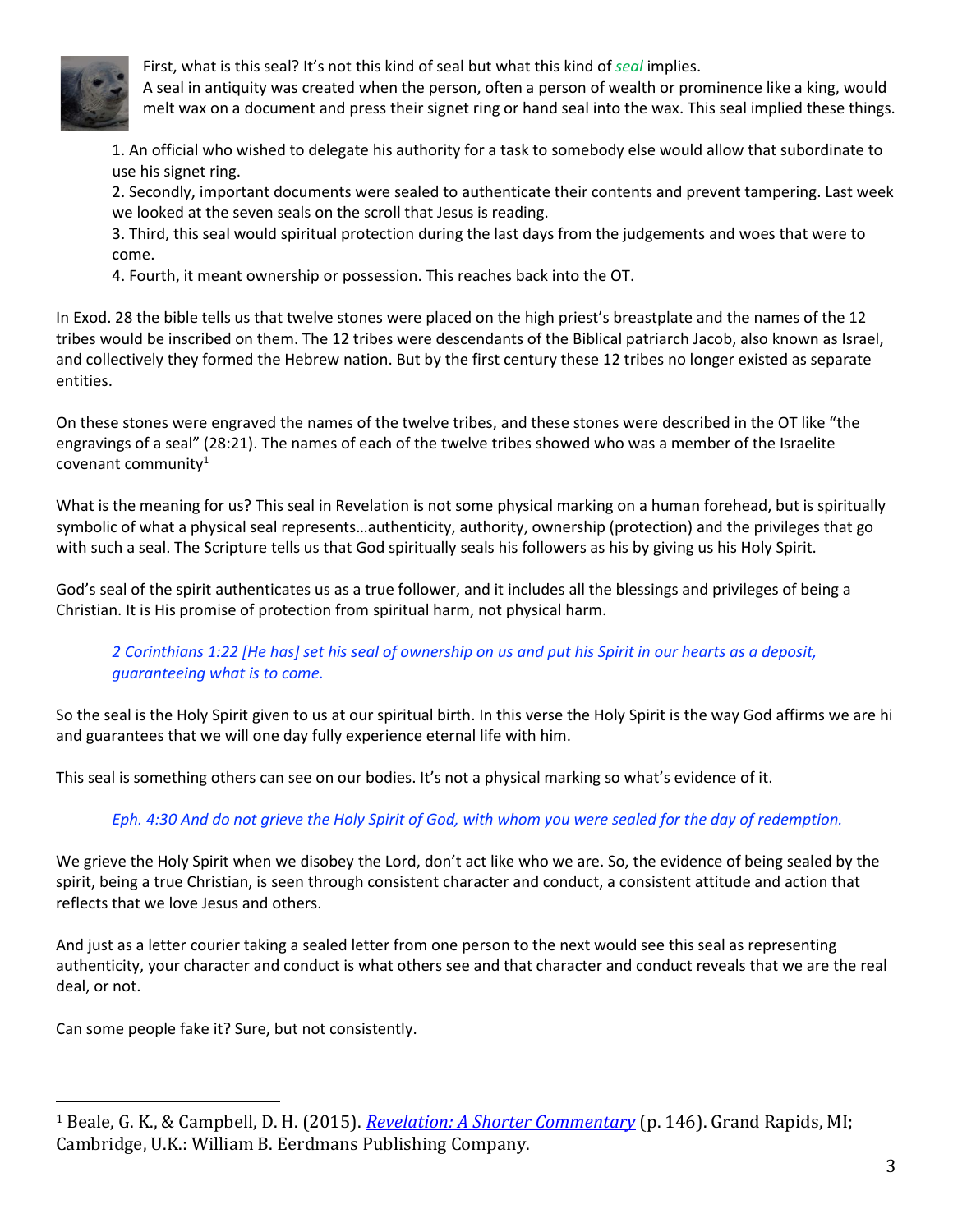This sealing idea would reassure these early persecuted Christians that God had a special care and concern for them and that he would bring them into his presence forever.

So what about these 144,000 with the group divided into groups of 12,000 by tribes?

# **<sup>5</sup>From the tribe of Judah 12,000 were sealed, from the tribe of Reuben 12,000…**

Biblical scholars say this is either referring to actual Israel (these 144,000 are Jews who have come to Christ and are special missionaries) or it refers to Israel being identified as the entire Christian Church. I think that in John's mind he is equating the true Jews with followers of Jesus, whether Jew or Gentile. And, keep in mind, that apparently in the end times a large number of Jewish people will come to faith in Jesus.

So, I believe this list refers to the complete church (12x12x1000 indicated completeness). I believe numbers are symbolic of the sealing of all true followers of Jesus rather than literal.

This chapter, this first interlude pictures the people of God at the beginning and at the end of their journey. The beginning is their conversion when they are sealed in 7:1–8, and the end is in heaven before the throne in verses 9–17.

## **<sup>9</sup>After this I looked and there before me was a great multitude that no one could count, from every nation, tribe, people and language, standing before the throne and in front of the Lamb.**

So, 144,000 can't be the number of people in heaven as Jehovah's Witnesses claim. There will so many people who have come to Christ over the ages that you can't count them. This is a great picture of all believers from diverse nations, and cultures, and languages being together one day in perfect peace and harmony. When we've had our combined language services and this place is packed, it gives us a taste of what that will be like.

# **They were wearing white robes and were holding palm branches in their hands.**

The white robes symbolize salvation that comes from the work of Christ through his shed blood, which cleanses us from sin.

Palm branches were emblems of victory and used in joyous times like Jesus' triumphal procession into Jerusalem a few days before the crowds turned against him. Branches of the palm-tree were carried by the victors in the athletic contests of Greece and Rome, and in triumphal processions. And various kinds of flowers were thrown in front of the victor during parades.

And then he describes a time of great worship as everybody in this vision gives God the highest kind of praise. And then an interesting interaction between John and

## **<sup>13</sup> Then one of the elders asked me, "These in white robes—who are they, and where did they come from?" <sup>14</sup> I answered, "Sir, you know." And he said, "These are they who have come out of the great tribulation; they have washed their robes and made them white in the blood of the Lamb.**

In other words, sir, you are more informed than I am on this matter. I wait for your answer.

The bible describes three kinds of tribulation: ongoing by simply living out your faith in a hostile world, intense tribulation on the final generation of Christians, and a final time of tribulation upon unbelievers when God judges them.

This is probably the very last series of woes that immediately precede the end.

*Matthew 24.21For then there will be great distress, unequaled from the beginning of the world until now—and never to be equaled again.*

And he's probably referring to martyrs here. He writes about the future blessings in heaven.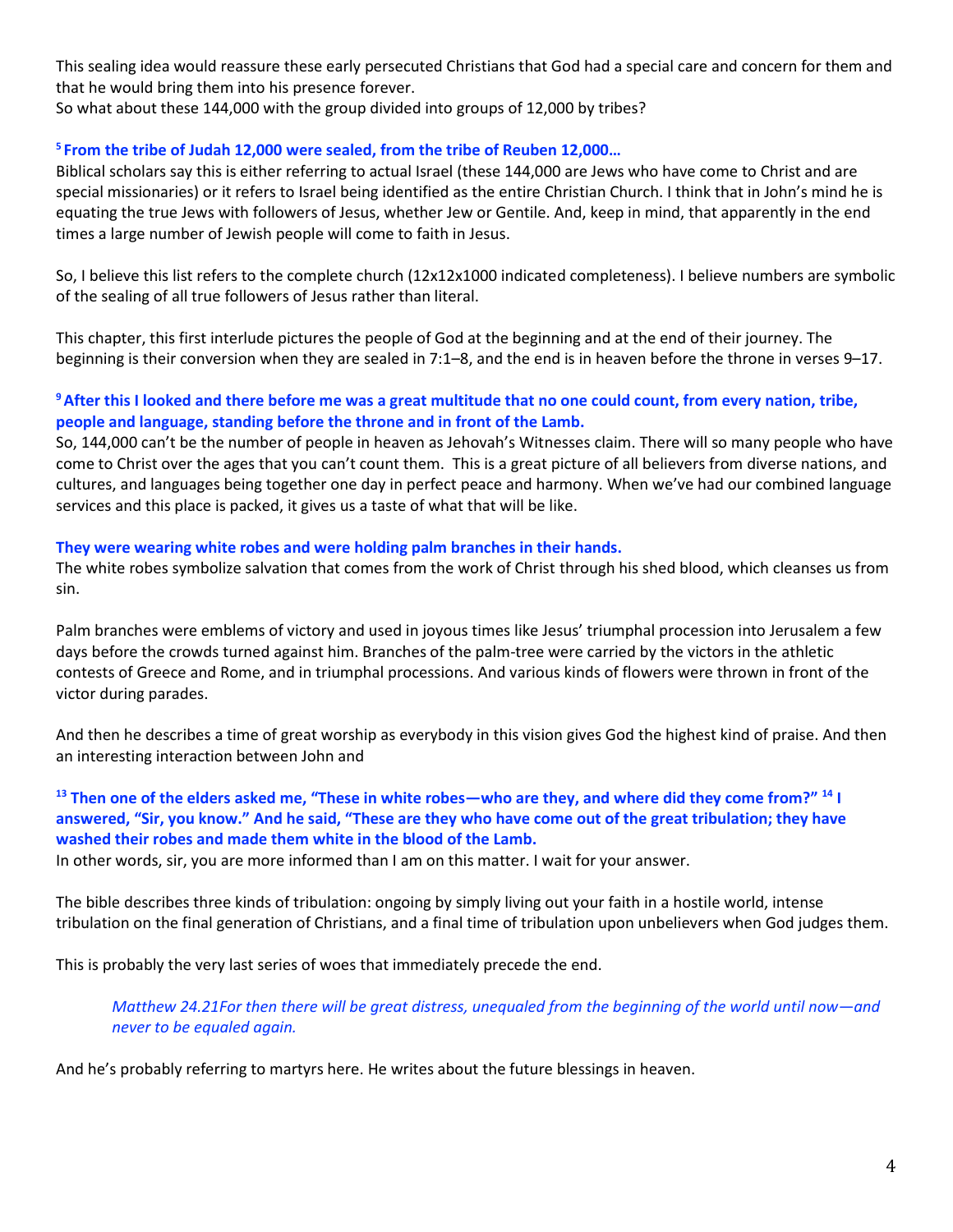## **<sup>15</sup> Therefore, "they are before the throne of God and serve him day and night in his temple; and he who sits on the throne will spread his tent over them. <sup>16</sup> Never again will they hunger; never again will they thirst. The sun will not beat upon them, nor any scorching heat.**

This tent is not like a camping tent. Rather, the Jews connected this word tent or dwell or tabernacle with what was called the Shechinah glory, the visible presence of God. In the OT the portable temple was called the tabernacle. God showed himself as a cloud over it by day and a fire over it by night. He reminded them of his presence and guidance as he spread over them, spread his tent over them, tabernacled with them.

In heaven there will be no more suffering from hunger and thirst and exposure to the elements, although we in the west usually don't deal with those issues as other places in the world.

For the OT believers who were slaves and faced starvation and thirst and the sun beating down on them as they labored, they looked for God's promised deliverance.

*Isaiah 49:10 They will neither hunger nor thirst, nor will the desert heat or the sun beat upon them. He who has compassion on them will guide them and lead them beside springs of water.*

He closes with this.

**<sup>17</sup> For the Lamb at the center of the throne will be their shepherd; he will lead them to springs of living water. And God will wipe away every tear from their eyes."**

Jesus, the lamb of God has become the ultimate shepherd and will lead us to soul refreshment and remove all sorrow from us.

Psalm 23 is a beautiful description of our shepherd.

Just imagine that every single need in your life right now being met. Imagine everything you lack you now have. That is heave, that is God's promise for every follower of Jesus.

So, let's go back to our big idea. John's vision in Revelation 7 encourages us with 8 powerful attributes of God.

I'm going to give you one image at a time that represents that attribute and then add the statement that explains the corresponding attribute the image illustrates for us. Then I'll combine these images into two slides with four on each and ask you to do some self-evaluation.







1.Seal - He gives us his Spirit. 2. White robes - He purifies us from all sin.

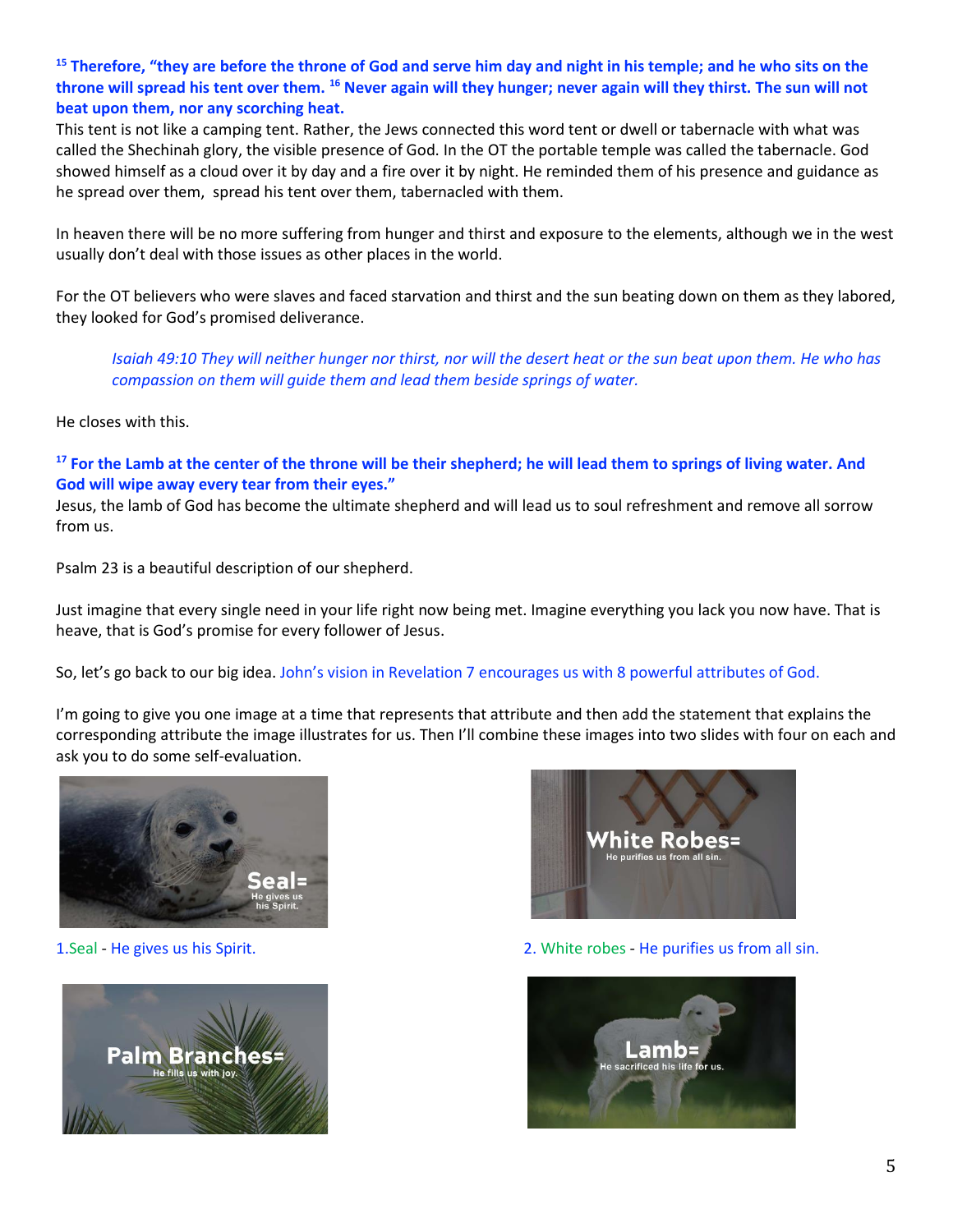#### 3.Palm branches - He fills us with joy. 4. Lamb - He sacrificed his life for us.





7. Water - He satisfies the thirst of our souls. 8. Tears - He comforts us in our sorrows.



5. Shepherd - He gently guides us. The state of the state of the is perpetually with us.



I'm going to put these up four at a time and I'd like you to read them to yourself and ask yourself this question, "What is one attribute that I need to believe or experience more deeply?"



- He gives me his Spirit.
	- He purifies me from all sin.
		- He fills me with joy.
			- He sacrificed his life for me.